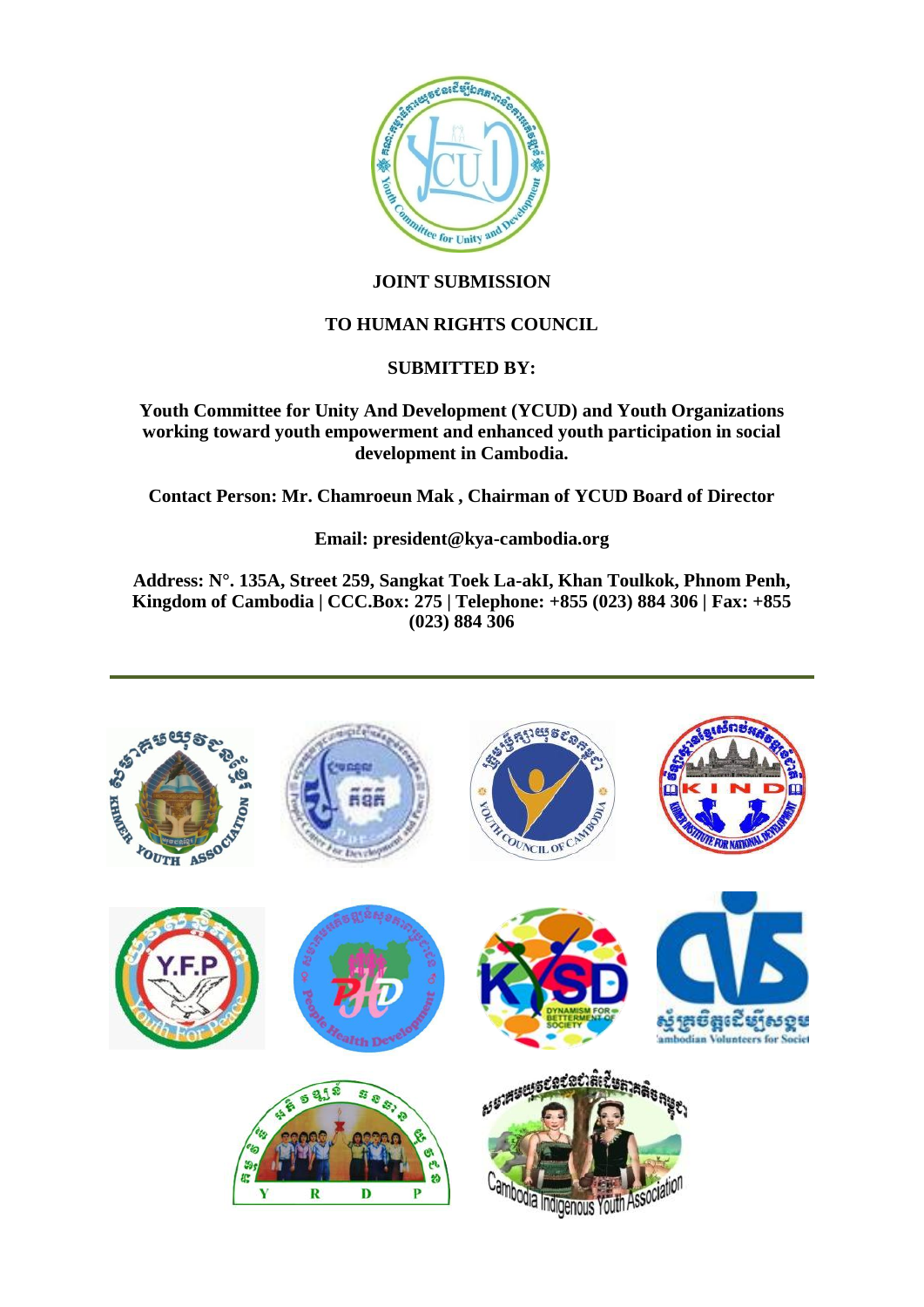# **Joint Submission to the Universal Periodic Review of Cambodia on Issues Affecting Youth Development in Cambodia JUNE 2013**

Cambodia's youth between the ages of 15 to 30 make up 4,384,407 or 32.73 percent of the total population1. Cambodia has taken ownership to protect the rights of the Cambodia poor and vulnerable populations, especially high-risk situations faced by Cambodia youth2. Approximately 25 % or close to 1 million Cambodian Youth live and work in high-risk situations such as entertainment workers, men who have sex with men, drug users, domestic workers, factory workers, street youth, unemployment youth, construction workers, migrant workers, gangsters etc.

Hence, in this year 2013, Young people and youth-led organizations and networks have been mobilizing, and discussing to find the ways for joint submission to the Universal Periodic Review on Issues Affecting Youth Development in Cambodia. Below are the key issue affecting by Cambodian youth and recommendation from youth organizations:

# **Quality of Education**

Cambodia Education has significant and substantial growth in many educational development indicators in recent years. The National Primary Net Enrolment Ratio (NER) has risen from 83.8 percent in 2000 to 94.4 percent in 2008 and to 96% in 2012, close to the CMDG target of 100 percent in 2015.

The national Youth Literacy Rate (15-24 yrs old) has increased from 76.3 percent in 1998 to 84.7 percent in 2007. This increase reflects the expansion of access to primary education nationwide in the last ten years. While there are substantial achievements in education, there is still a great deal which must be done to achieve the CMDG and EFA targets, particularly at the lower secondary level. The key challenges include:

- **Low completion rates** (90% in Primary School, 42% in lower secondary school and 28% in upper secondary school) are also due in part to the low quality of education.
- **Low Net Enrollment rate** in lower secondary school (35%) and upper Secondary School (20%) leading to difficult milestones toward CMDG2-2015.
- **High Drop-Out Rate** especially in lower secondary school (Grade7:22, Grade8:20 and Grade9: 23%
- **Academic qualification of teachers is still very low** (only 17% of teacher are graduated and 82% of them are secondary school.. Teachers' salaries are also very low (50\$ to 150\$ per month), making it difficult to attract and keep qualified teachers.
- **Weak functions of Community Participation:** Cambodia has recently adopted a Child Friendly School approach, striving to foster greater community involvement in school level planning and decision-making through School Support Committees (SSC). Parents and communities need information on school finances and other aspects of school performance, including teacher performance, and have the ability to use this information to voice their expectations or concerns. Parental and community participation is another excellent entry point for improved governance at the local level<sup>1</sup>
- **Relevance:** The issue of the direction of education in Cambodia -- whether it leads to employment in the civil service, the modern urban sector or provides rural children with the capabilities needed to participate meaningfully in the development of their communities, still needs to be fully resolved. Given increased risky behaviors by youths,

<u>.</u>

<sup>1</sup> CCA 2009, UNDP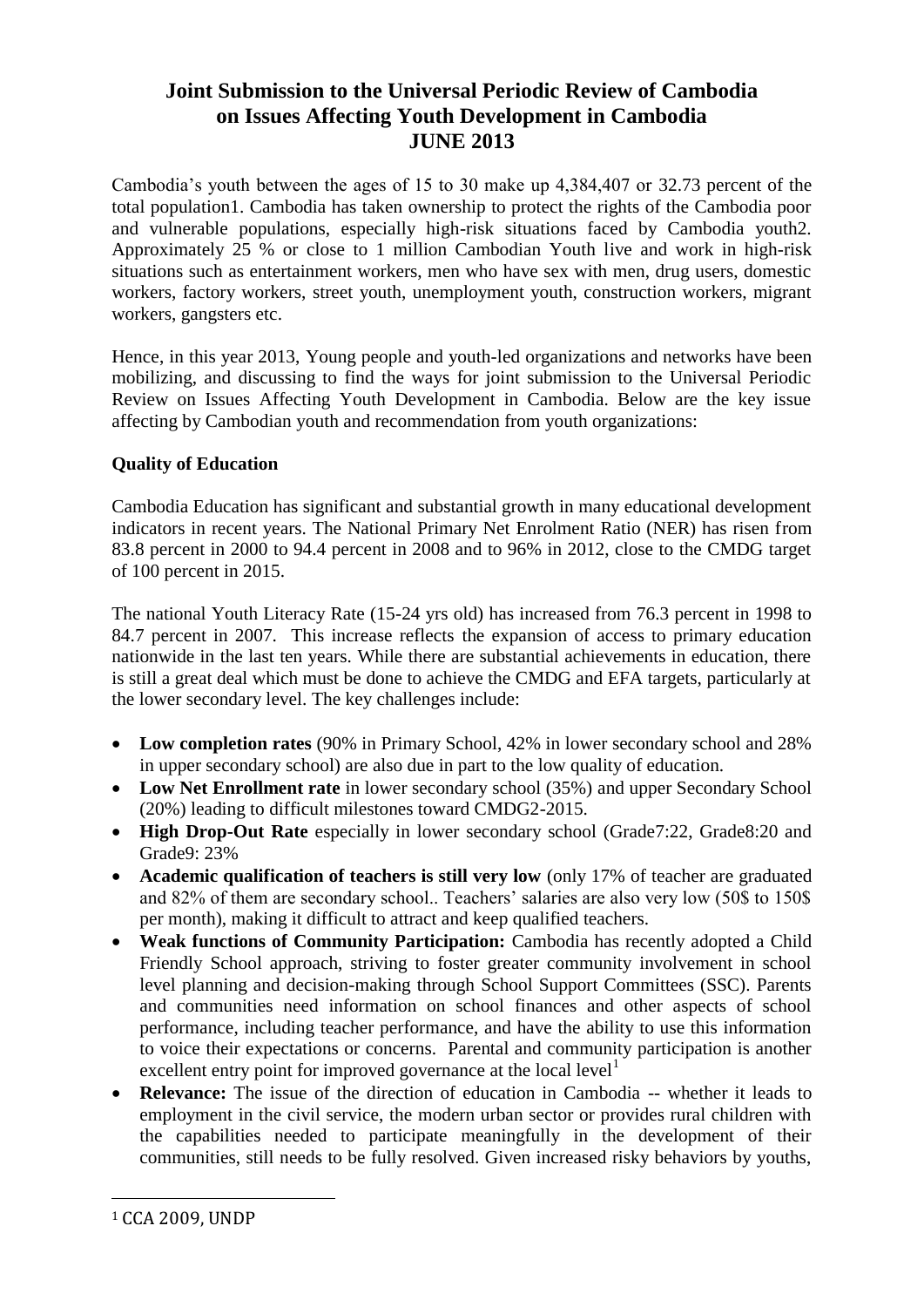a comprehensive life skills education, including sexual, reproductive health/HIV, gender equality, gender based violence and drug related education, is of critical importance to improved health, gender equality and other societal outcomes.<sup>2</sup>

 **Early Childhood Education (ECE):** ECE is an important element in education as it develops cognitive abilities that will later contribute to students' progress in school and reduce drop out and repetition rates. The ECE enrolment rate increased from 10.8 percent in the  $2004$ -2005 school years to 15.6 percent in the  $2007$ -2008 school years<sup>3</sup>.

### **Recommendation:**

- Bolstering Public Administrative Enterprise of All Schools with effective Exemption System for poor and poorest. This option is to increase quality of education, reduce dropout rate and motivate teachers and staff through public administrative enterprise.
- Investing and enhancing the functions of the 5 main oversight committee such as Commune Committee for Women and Children-CCWC, Parental Association, School Management Committee, Commune Councils and Commune Committee for Education for All
- Reforming Cambodia Education System to match and link with Job Market through regularly updated job market and employment law and policy development.

### **Youth Employment**

In Cambodia, the working aged population is defined as  $15-64$  years<sup>4</sup> of age and employment is all persons who worked at least one hour during the reference period, the past seven days, or had a job/economic activity from which they were temporarily absent.. Unpaid family workers are considered employed. Definition in CSES 2009, MoP also indicated that status in employment refers to the status of an economically active person with respect to his or her employment. The percentage of Cambodian youth of both sexes who were currently employed in the past 12 months is high (**68.7%)** but more than **64% of them** are as selfemployed agricultural workers or currently not working. It also shows that only 2.6% are working in services and nearly 17% are working in industries as skilled manual laborers. Addionally, only 22.5% of Cambodia Youth aged 15-30 are not employed in the past three months<sup>5</sup> and 42.1% of educated Cambodia Youth are not employed in the past 12 months.

The low job growth and high number entrants into the workforce has serious implications for youth unemployment and increased poverty. According to a recent survey by the Cambodia Federation of Employers and Business Associations (CAMFEBA), the low absorption rate is due to a skills mismatch from a lack of data and information on the labour market.

#### **Recommendation:**

- RGC should develop Employment Law, Employment Policy and National Strategic Plan for Employment Enhancement and education and job market matching Strategy
- RGC should reform Education System to match job market and conduct project for employment in all sectors (Private Sector, Public Sector and Civil Society Sector)
- Enforcing the implementation of ASEAN Declaration on Promotion and Protection of Migrants and their families

<sup>&</sup>lt;u>.</u>  $2$  These issues are elaborated further in the Youth Situation Analysis [UNCT 2009].

<sup>&</sup>lt;sup>3</sup> CCA 2009, UNDP

<sup>4</sup> Cambodia Socio Economic Survey 2009

<sup>5</sup> CDHS 2010, MoH/MoP, CDHS raw data analysis, Macro.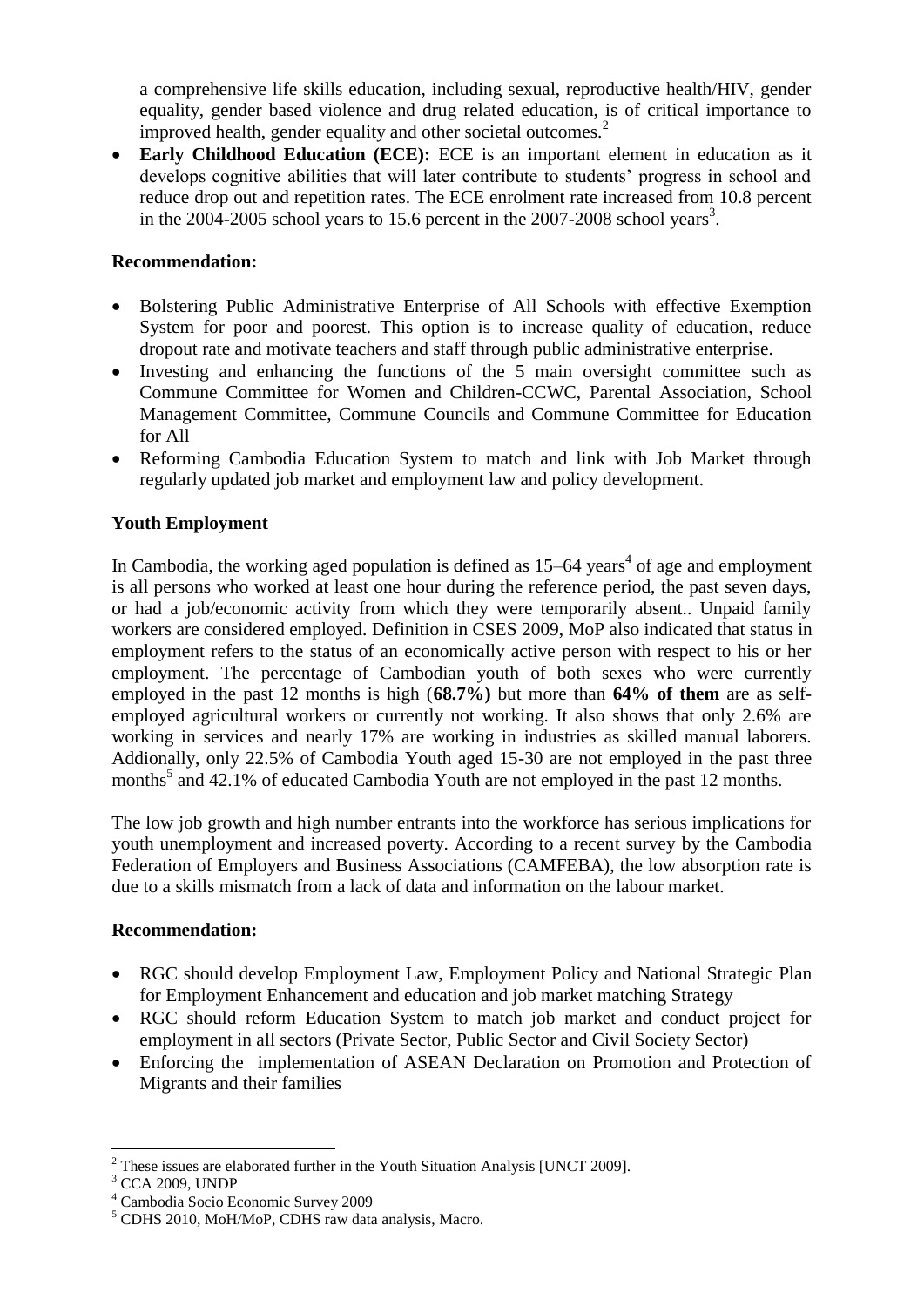Develop and Enforcement Minimum Wage Policy in systematic and non-systematic economic sectors

# **Gender Equality**

Turning best practices and lessons of MDG-Goal3, 2000-2015 is central point for sustainable development of equal and qualified functions of women and men in 2030. Global status of Gender Gaps is over 100.

The changing of Cambodia Women in economic participation and opportunity, educational attainment, social protection and political empowerment has been significantly contributed to the Cambodia Development. Gender disparities in economic participation and opportunity still remain, primarily because of social norms and low levels of social protections. Due to low levels of literacy and education of women and girl child currently in the work force, there are limited livelihood alternatives for most women workers and low representation of women in higher level occupations and decision-making positions.

- Rural women included young girls account for 80 percent of food production, and more than 65 percent of all women are farmers. Half of the women farmers are illiterate or have less than a primary education. For the most part, women in agriculture are unpaid family workers.
- Training opportunities for women especially rural and remote women are limited and inappropriate.
- Women entrepreneurs face gender-based barriers to starting and growing their businesses, including discriminatory property, matrimonial and inheritance laws and/or cultural practices; limited mobility voice and representation; and an unequal share of family and household responsibilities.
- The lack of adequate productive job creation and decent work in rural areas is contributing to **increased migration** into urban areas and neighbouring countries.

A MoWA survey in 2009 revealed that up to 46 percent of people still find the lowest forms of physical violence against women (e.g throwing something at the other, pushing or shoving, slapping, kicking, shaking, punching) acceptable, always or under certain circumstances. The MoWA 2009 report acknowledges that while levels of violent physical abuse (throwing acid, choking, burning, threatening with gun or knife) have dropped by more than 50 per cent since 2005, it is disturbed to note that about 10 percent of the population still finds these extreme forms of violence acceptable under certain circumstances.

Most female victims of violence still do not seek help and, if they do, most often seek help from relatives, friends or commune or village authorities, not from the police, courts or professionals. A report from UNAIDS in 2011 quoted data to reveal that 35-45% of local authorities felt a husband was justified in engaging in extreme types of violence if wives argued with husbands, did not obey him, or did not show respect (UNAIDS 2011).

#### **Recommendation:**

- Provide better political enabling environment for young women to have free and safe in participation in politic
- Young women perspective in CEDAW report and national policy debate ---
- Provide cash transfer and livelihood options whose female headed households when their husband who are arrested and sentenced to prison due to domestic violence and other committed crimes.
- Enforce National and local democratic spaces and mechanisms through eliminating the fear of participation and building capacity of rights holders.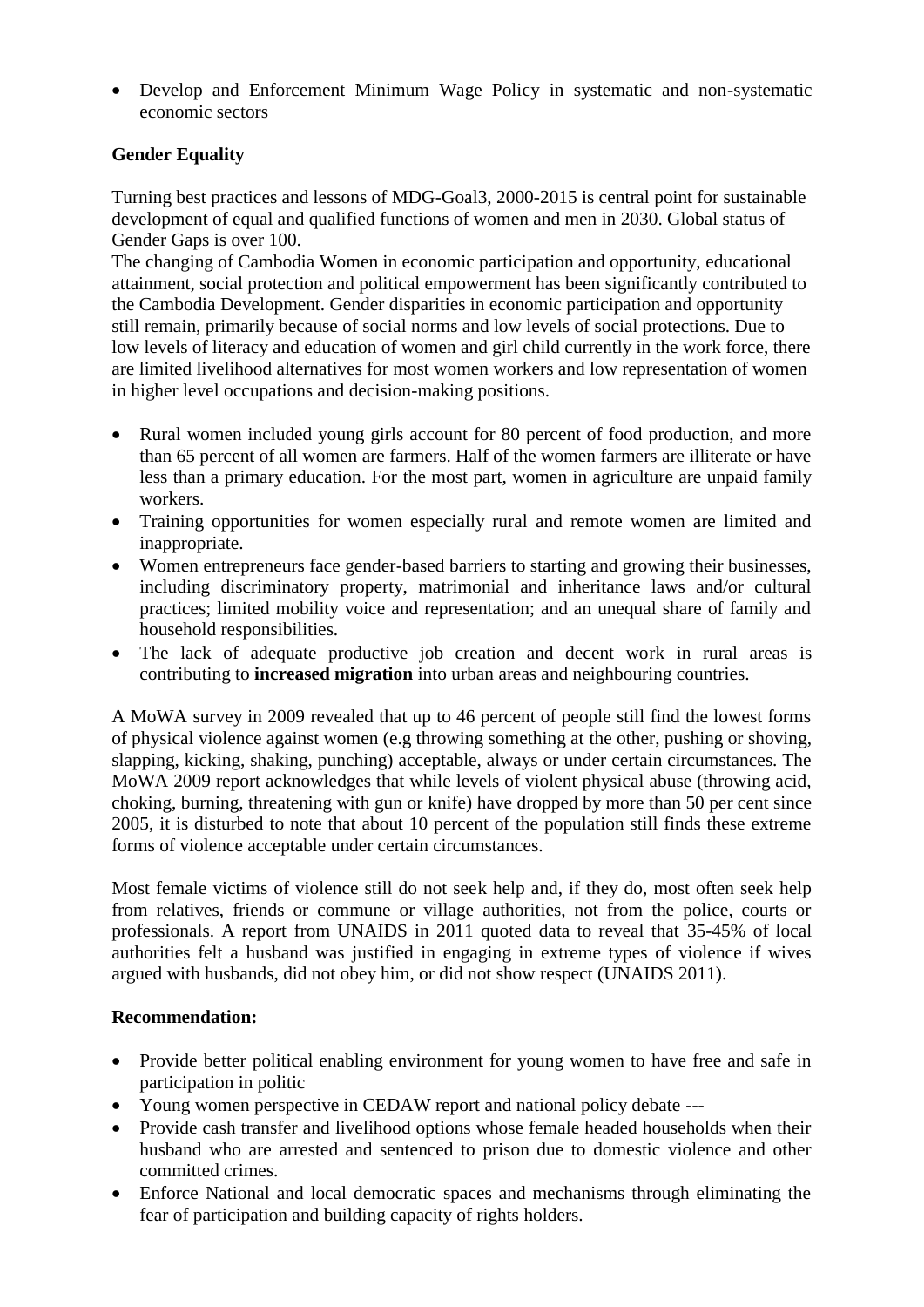### **Sustainable Environment**

Cambodia has huge endowments of natural resources such as deforestation, natural disasters (drought & flood) unfertile land, land degradation, land grabbing, uncontrolled mineral, gas exploitation, water pollution, climatic conditions which represents potential comparative advantages for agriculture. 81% of the population living in the rural areas, and over 60% of the population directly or indirectly depends on income generated in agriculture, forestry, fisheries and agriculture.

In-depth Analysis, based on CMDG 2011 indicated that Cambodia forest cover is 57.59% but 3,936,481 hectares (2,036,170 ha of Economic land concessions, 1,900,311 ha, mining concessions) have been granted as mining & economic land concessions, covering 22 % of Cambodia's surface area, which totals 17,650, 931 ha, *(CIA World Fact Book 2011)* Anyway, there is no nationwide study in last five year (2006-2012).

### **Recommendation:**

- The need to address current vulnerabilities and short-term shocks and crises (based on health, social safety nets and Disaster Risk Reduction)
- National movement on Bio-digesters for Cambodia Population through providing concession and full package of loan to reduce firewood and charcoal consumption as well as improve sanitation.
- Enhancing people participation in forest protection and community fishing lots through strengthening and expanding the roles of forest community and fisheries community and include all those main activities and program in commune development plan and commune investment.
- National Survey on awareness of climate change and climate adaptation among general public and nationwide forest cover assessment.

### **Youth participation**

One of the six overarching goals of the RGC's National Policy for Youth Development is to: 'Enable youth to share their perspectives, opinions, and decisions in their community and in the broader national development context'

In addition to the goal of the National Youth Development Policy, several national frameworks have established the rights and critical role of youth in Cambodia's development process. Article 34 of the Constitution gives Cambodian citizens over 18 of either sex the right to vote, and to stand as candidates for election if they are at least 25. The National Strategic Development Plan of 2009-2013 also acknowledges that youth are a critically important group to include in plans for advancing the country's development (NSDP 2009).

The political stability that began in Cambodia only in the early 1990s gave youth the opportunity to participate in the social, political and economic spheres of national development. But the traditional values and hierarchical nature of Cambodian society, which demands respect for elders and authorities and limits possibilities for young people to articulate their views, has contributed to what has manifested, until June 2011 at least, as a general lack of recognition of youth needs and perspectives in the Government's policies and programmes (Yong 2005).

The UN Situation Analysis of Youth in Cambodia (2009) stated that youth voices in rural Cambodia are not well incorporated into local development planning. While young people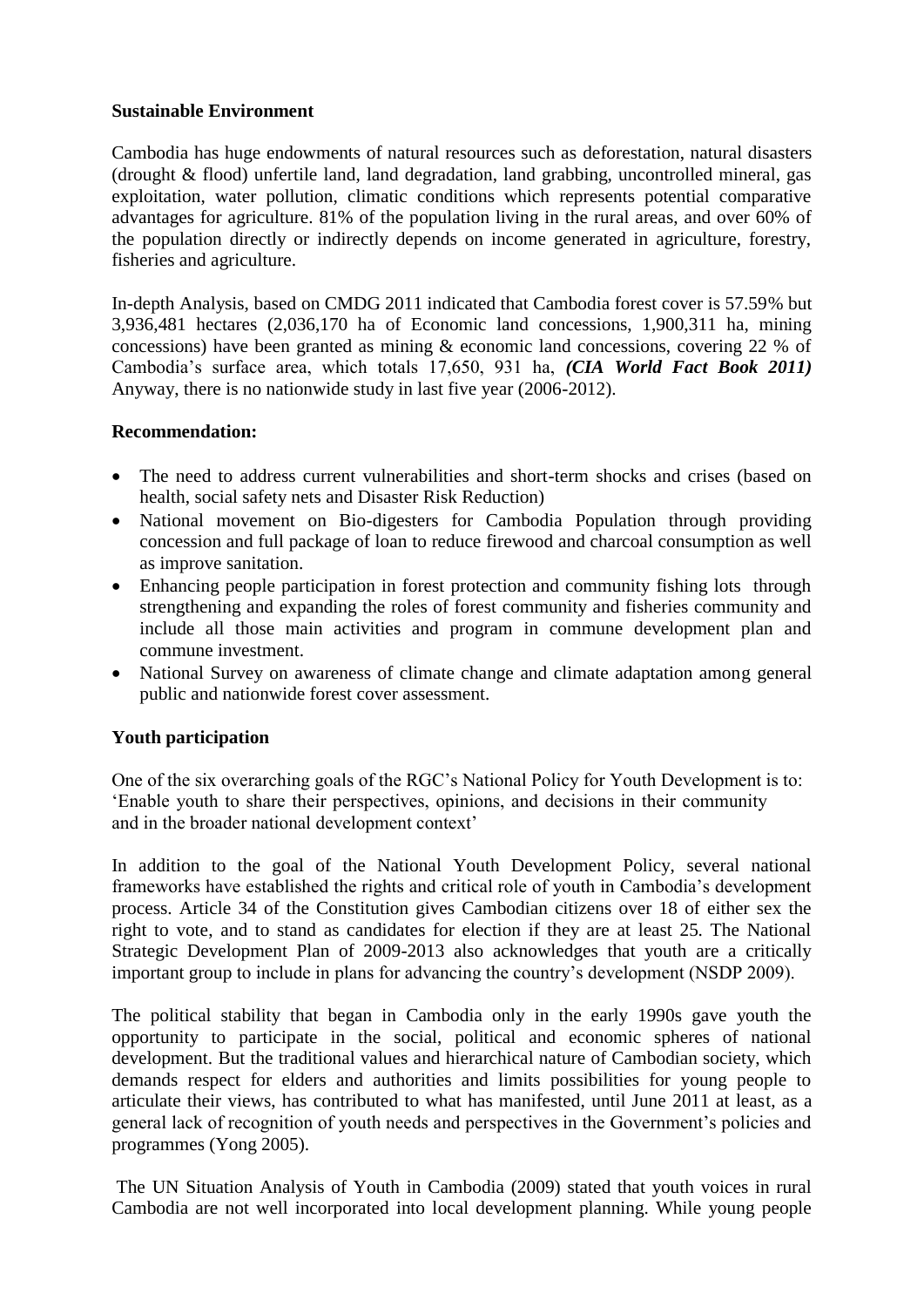take part in economic activities that benefit their households and communities, the extent to which their voices are heard and incorporated in decision-making and development processes is very limited. Because local leaders do not consult youth on development issues – since their views are not appreciated – youth concerns are not adequately represented and reflected in village, district or provincial development priorities and budgets (UN2009).

In surveys conducted for the UN 2009 report, youths expressed confidence in their ability to contribute positively to development processes. However, they face major hurdles related to the idea that participation and leadership should come with age, knowledge and experience. The traditional values of social deference to elders leads to the creation of a 'knowledge hierarchy' where youths are expected to listen to their elders, who 'know better', thus encouraging passivity from youths. The tendency to listen to youth and address their needs tends to be (1) limited to specific issues (such as violence and drug use) and only when they emerge as local concerns to elders. Or they tend to be (2) one-time interventions that respond to an immediate visible problem (UN2009).

Youth in Cambodia, like youth everywhere, want to play an active role in shaping their society. According to the World Youth Report 2007, providing young people a chance to take part in decision-making helps shape their own development, preparing them for a role in enhancing and strengthening their societies, and subsequently creating a better environment for youth participation. A peaceful, prosperous and equitable future for Cambodia depends on stimulating and harnessing the creative energy of the young by providing and supporting diverse opportunities for civic engagement.

Civic engagement refers to activities that engage youth in affecting policy and taking action on issues in their community. It can be an individual or collective and includes efforts to directly address an issue, work with others in a community to solve a problem or interact with the institutions of representative democracy (PACT 2008).

Civic engagement does not occur naturally, it must be fostered. Cambodia's public institutions however are still too weak and therefore unable to promote civic engagement effectively. Cambodian schools are not able to adequately prepare students academically – and even less so civically. While civic material has been introduced into the public curricula, major changes in pedagogical approach are needed for schools to engage students in practical civic activities, and to involve parents and the entire community in their efforts (PACT 2008).

Youth could benefit from such activities if there was strong support from the community, and engagement in community-level service may serve as a base for encouraging youth participation in decision-making and policy about community-level issues. The PACT 'Youth Force for Change' report argues that there is a widespread lack of community services for youth, and that parents and village leaders often view opportunities for team sports and other activities as a waste of time and scarce resources. The lack of support and encouragement from parents and communities for youth civic engagement also partly explains the absence of youth needs and perspectives in government policies and programmes (PACT 2008).

While all young people in Cambodia should be introduced to the concepts surrounding civic engagement, their ability to participate will be limited by the demands made upon them by their family. Many older relatives are concerned about youths participating in civic activities out of fear that they are too 'political' and therefore dangerous (KYA 2008). The attitudes and beliefs of elders and community leaders need to change to incorporate an understanding of the value of greater youth participation in social and civic affairs. Advancing the youth civic engagement agenda implies giving credence to the voice of youth. It means treating youth with consideration and respect as responsible individuals, while at the same time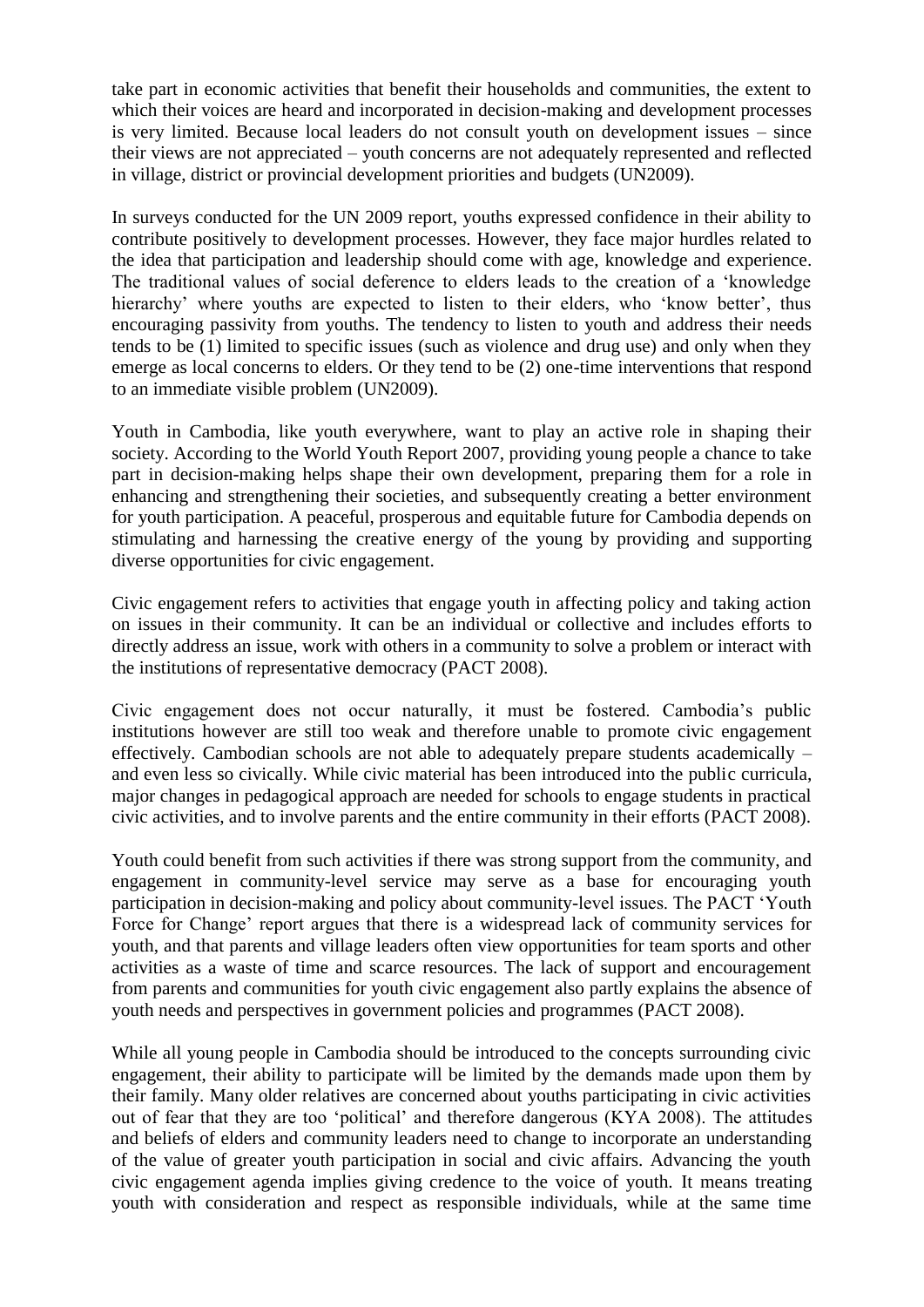protecting them from the vulnerabilities that affect all young people in the 21st Century. But given the weakness of the educational system, gaps in inter-generational communication, and increased exposure to the media, the need for youth civic engagement programs appears to be increasing in urgency.

Cambodia's youth have a right to participate in the political life of their country. But after decades of civil war and political violence, Cambodia is still struggling to build effective democratic institutions. Financial interests have yet to be decoupled from political affiliation, and because the stakes are so high, the Cambodian political landscape is fraught with tension. In such a context, political activism is perceived as threatening to those in office and they in turn inspire fear in potential activists. Additionally, the Government does not allow political discussions and meetings in schools, because they are seen as neutral areas in which politics has no place. This poses a constraint on young people gaining a critical political orientation or developing informed opinions (Yong 2005).

The tense nature of Cambodian politics, the existing governance structures and the overbearing formality of the administrative culture combine to act as a disincentive for youth civic and political engagement. The election monitoring organization COMFREL has stated that youth political participation remains very low and that Cambodian students with university-level education do not pay much attention to voting (COMFREL 2008). Recent youth surveys have revealed that the perception of the absence of the rule of law and the complete dominance by one political party has led to youth apathy towards electoral processes. 53 percent of youth aged 21 years or above did not vote in the 2007 elections for representatives to the Commune Councils, despite this being the lowest level of local government and therefore much closer to the day-to-day issues which affect the lives of most of the population (UNDP / BBC World Service Trust 2010).

There are emerging possibilities that could open new opportunities for youth to participate meaningfully in social and political development processes. The Royal Government's current decentralization and de-concentration effort, could present youth with a better chance to become involved in local development processes.

The RGC has stated that the decentralization and de-concentration programme has two strategic goals: firstly to strengthen and expand local democracy and secondly to promote local development and to reduce poverty. The reform process will be based on the principles of:

- Democratic representation: the reforms will strengthen the roles of councils at provincial/municipal, district/khan and commune/sangkat administrations by expanding their powers, duties, responsibilities and resources.
- Participation of the people: the reforms will introduce systems and procedures as ensure that people, especially women, vulnerable groups and indigenous minorities can participate in decision-making at provincial/municipal, district/khan and commune/sangkat levels.
- Public sector accountability: reforms will strengthen accountability at all levels of administration and facilitate citizens' oversight of the administrative and financial affairs of those administrations.
- Focusing on poverty reduction: the reforms will strengthen local capacity in using resources to support poverty reduction activities, especially vulnerable groups, indigenous minorities and women and children in order to achieve the Millennium Development Goals of Cambodia.

The National Committee for Subnational Democratic Development has stated that the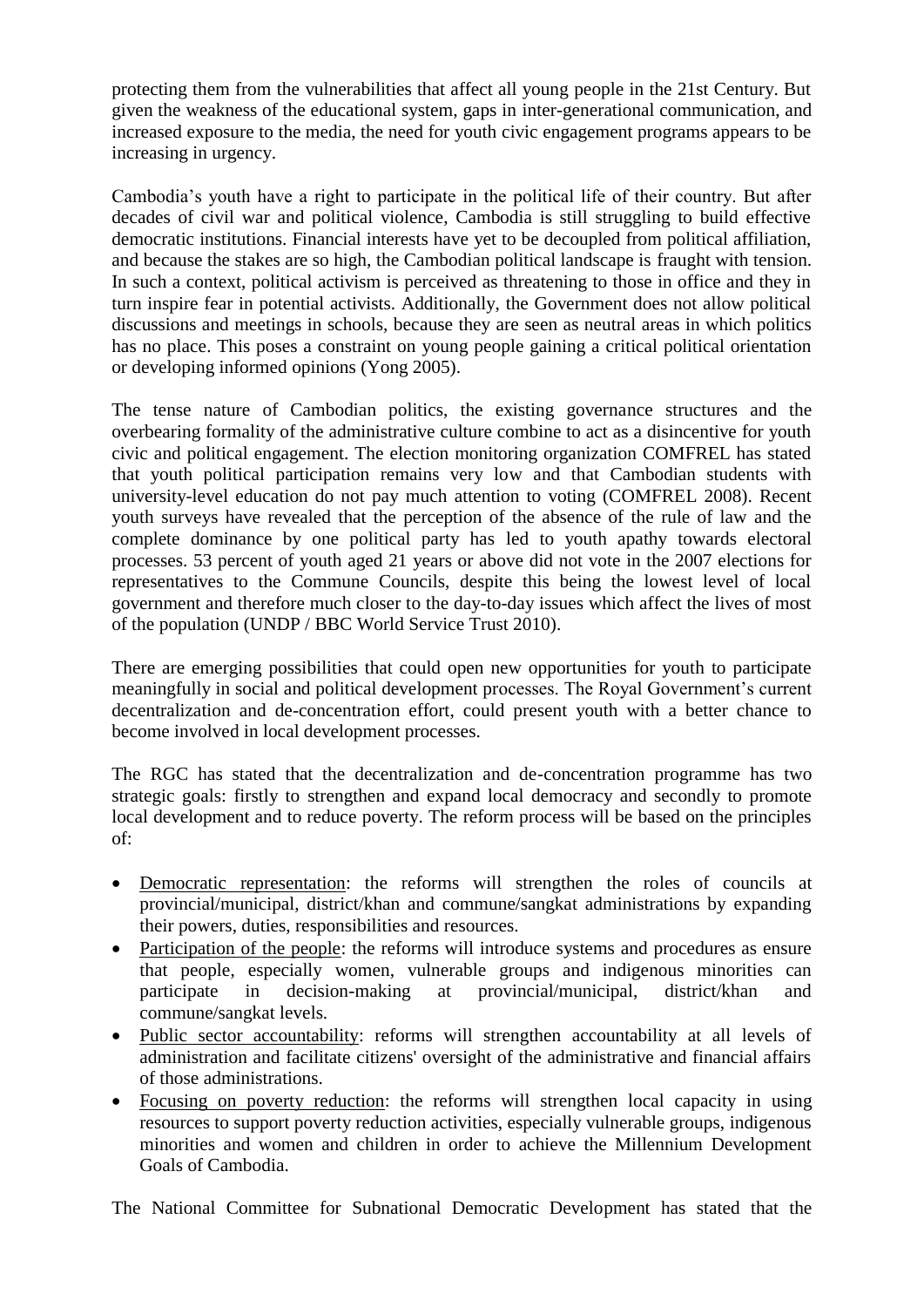decentralization and de-concentration reform programme is the most ambitious and important change in Cambodia governance since the 1993 Constitution was enacted (NCDD 2005).

Youth understandings of principle of democracy, governance, human rights and civic engagement

In order to take advantage of these emerging opportunities, youth will need to know about political institutions and processes, and to have a rudimentary understanding of the concepts of democracy, governance, human rights and civic engagement.

A survey of two thousand youth across five regions (UNDP / BBC World Service Trust 2010) revealed that awareness and knowledge of democratic concepts was mixed. Many youth had heard of 'human rights', 'democracy' and 'civic engagement' but did not know how to define them, or had varied interpretations. While nearly three-quarters of the survey respondents said they had heard of 'democracy', they could not say what democracy means to them. Among those who did say what it means to them, neither elections nor voting were mentioned. Nearly all supported the statement 'All villagers should vote for the village chief' and two-thirds agreed that 'District government should be elected by all citizens' However, the response to the idea that 'The government should include representatives from all major regions and ethnic groups in the country' was more mixed with only half agreeing. Threequarters supported the statement 'All political parties should appear equally on TV and radio' and even more agreed that 'People should have the rights to know about the names of political candidates'. One third agreed that 'Voters should select individuals, not parties on the ballot', and another third disagreed.

When those who had heard of 'human rights' were asked what the term meant, one fourth of them did not know. 'Civic engagement' was less known. The two-thirds of young people who had heard the term gave a range of definitions about some type of response to problems. A third of those who had heard of it could not define it.

Awareness of the institutions of democracy was also mixed. Young people who had heard of the institutions knew more about courts and commune councils than about parliament. The term 'Courts' was universally known and the vast majority knew that courts 'provide judgment for people' and 'provide justice'. 'Commune councils' were widely familiar but what they do was less clear to respondents:  $92\%$  of youth had heard of 'commune councils'. However, nearly a third of those who were aware of commune councils did not know what they do. Of the three institutions, parliament was the least familiar to youth, with just three quarters having heard of 'Parliament', and two-thirds of these people not knowing what parliament does.

#### The influence of corruption on youth

After decades of civil war and political violence, it is a sad truth that corruption has pervaded almost every sector of Cambodian public life, with a system of patronage well entrenched in society. In 2011, Cambodia ranked  $164<sup>th</sup>$  out of 182 nations (i.e in bottom 10%) in Transparency International's Corruption Perceptions Index. The World Bank's 'Worldwide Governance Indicators' confirm this picture of widespread and endemic corruption, with Cambodia performing extremely poorly on indicators of voice and accountability, government effectiveness, regulatory quality and control of corruption.

Inefficient government structures, unregulated bureaucracy, red tape and an opaque regulatory environment offer many opportunities of bribery and extortion. According to the Transparency International's 2007 Global Corruption Barometer, 72 percent of the respondents reported paying a bribe to obtain services. Citizens routinely have to make